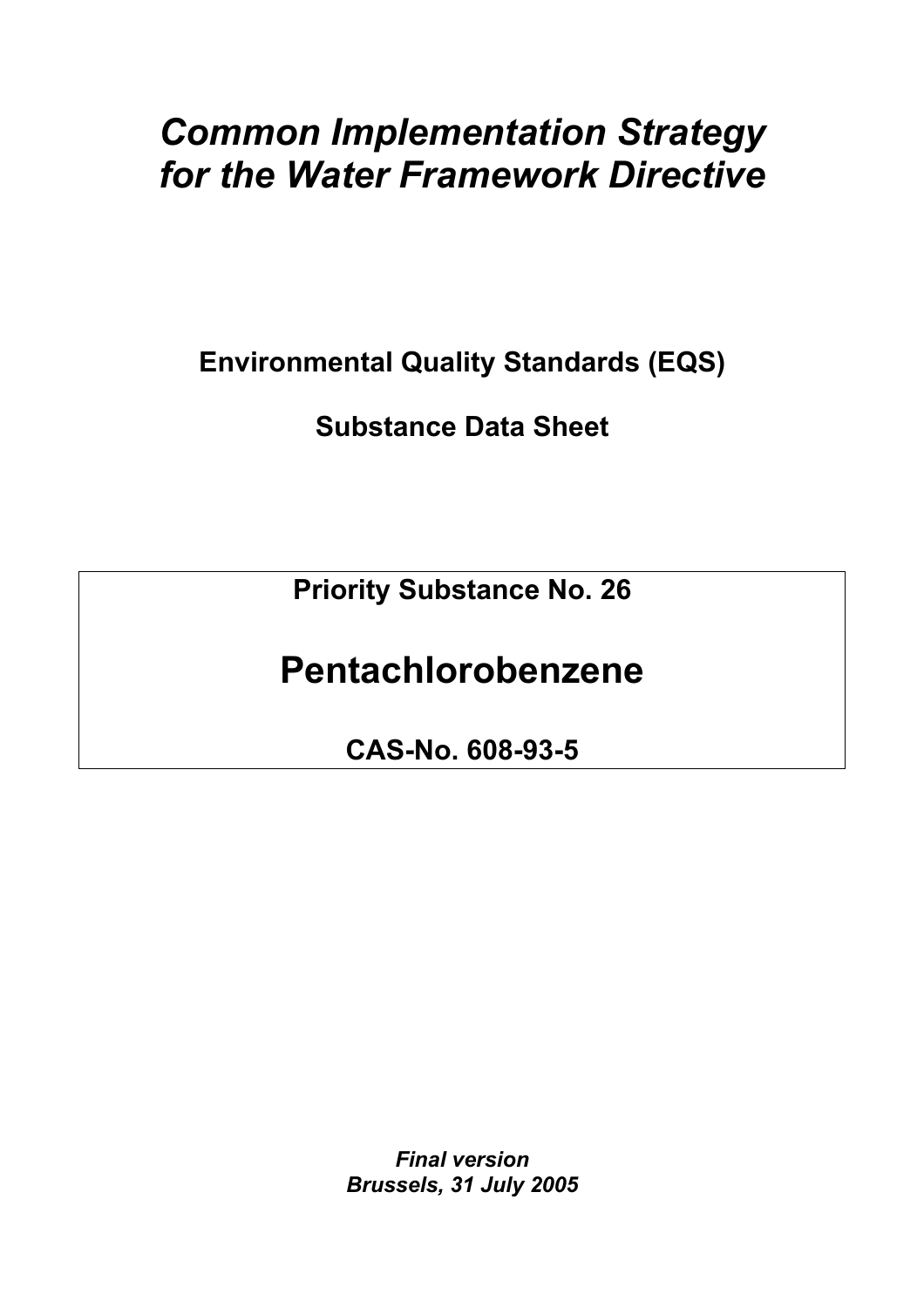#### *Disclaimer*

*This data sheet provides background information on the setting of the Environmental Quality Standard in accordance with Article 16 of the Water Framework Directive (2000/60/EC). The information was compiled, evaluated and used as outlined in the Manual [4] and has been discussed in a consultative process with the Expert Advisory Forum on Priority Substances and the Expert Group on Quality Standards. Furthermore, it has been peer-reviewed by the SCTEE [13]. The substance data sheet may, however, not necessarily represent the views of the European Commission.* 

*New upcoming information was considered and included up to the date of finalisation of this data sheet. Information becoming available after finalisation of this document will be evaluated in the review process of priority substances according to Art. 16(4) of the Water Framework Directive. If necessary, the Environmental Quality Standard substance data sheets will then be revised in the light of technical and scientific progress.*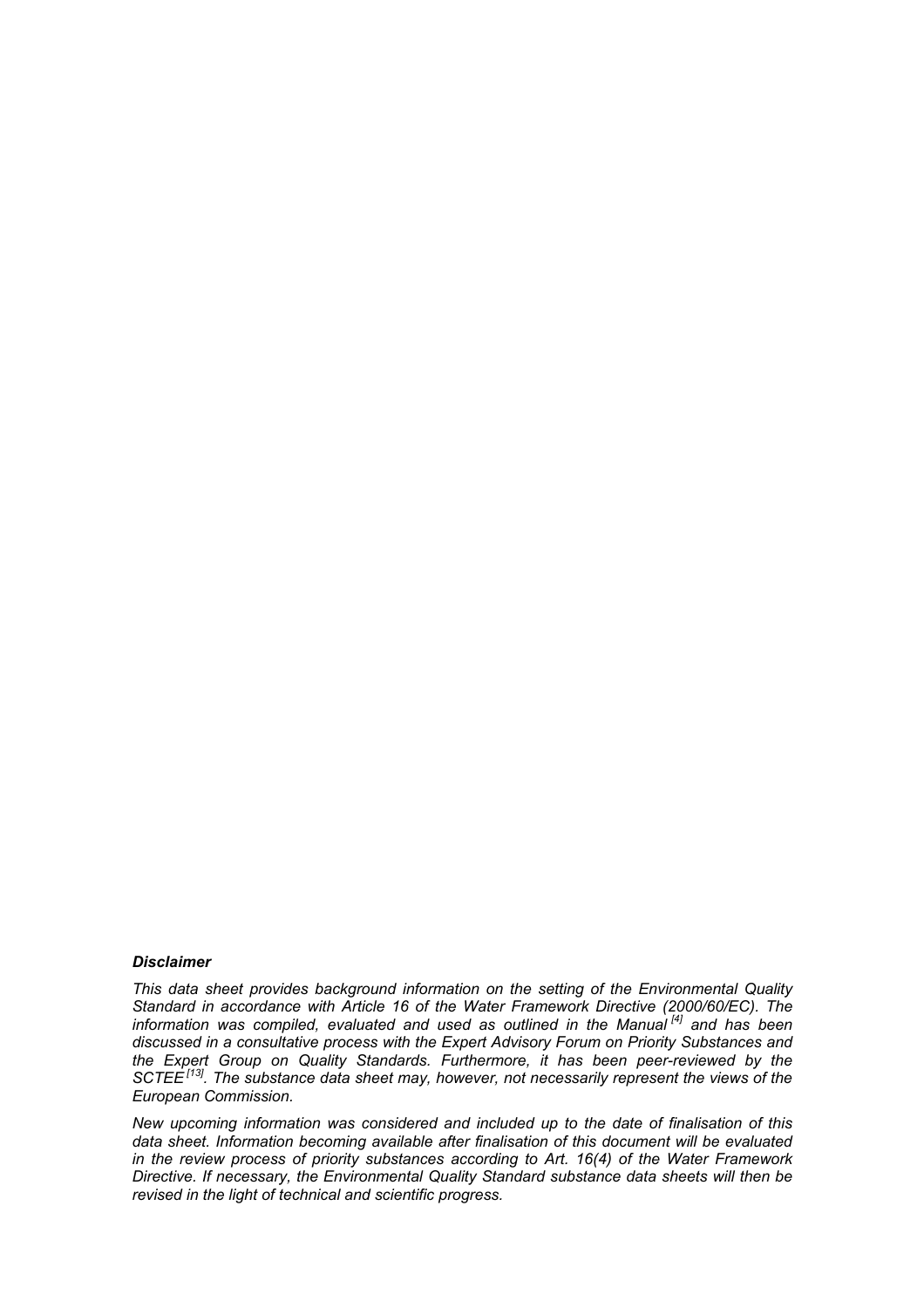# **1 Identity of substance**

| Priority Substance No: 26         | l Pentachlorobenzene |
|-----------------------------------|----------------------|
| CAS-Number:                       | 608-93-5             |
| Classification WFD Priority List: | ' PHS                |

\* PS: priority substance; PHS: priority hazardous substance; PSR: priority substance under review according to Decision 2455/2001.

# **2 Proposed quality standards**

#### **2.1 Overall quality standards**

| <b>Ecosystem</b>                                         | <b>Quality Standard</b>                                                                                         | <b>Comment</b>                                                                                                                             |
|----------------------------------------------------------|-----------------------------------------------------------------------------------------------------------------|--------------------------------------------------------------------------------------------------------------------------------------------|
| AA-QS<br>inland waters                                   | $\text{QS}_{\text{overall-freshwater}} = 0.007 \text{ µg/l}$<br>corresponding conc. in SPM:<br>12 µg/kg dry wt  | Secondary poisoning is the protection objective that<br>requires the lowest concentration in aquatic<br>ecosystems; see sections 8.3 & 8.6 |
| AA-QS<br>transitional, coastal and<br>territorial waters | $\text{QS}_{\text{overall-saltwater}} = 0.0007 \text{ µg/l}$<br>corresponding conc. in SPM:<br>1.3 µg/kg dry wt | Secondary poisoning is the protection objective that<br>requires the lowest concentration in aquatic<br>ecosystems; see sections 8.3 & 8.6 |
| MAC-QS (ECO) *                                           | 1 µg/l                                                                                                          | see section 8.1                                                                                                                            |

\* The proposal by the Commission may include a MAC-QS value which is based on the calculation of 12 \* AA-EQS. This derivation is based on the minimum annual frequency of monitoring of priority substances in accordance with the Water Framework Directive. The derivation of such a MAC-QS is based on monitoring, compliance and reporting Water Framework Directive. The derivation of such a MAC-QS is based on monitoring, compliance and reporting considerations rather than derived from effect data as presented in this EQS datasheet.

#### **2.2 Specific Quality Standards**

| <b>Protection Objective</b> #                                     | <b>Quality Standard</b>                                                                                                                                                                                   | <b>Comment</b>                                                                                                                                                                                                                                          |
|-------------------------------------------------------------------|-----------------------------------------------------------------------------------------------------------------------------------------------------------------------------------------------------------|---------------------------------------------------------------------------------------------------------------------------------------------------------------------------------------------------------------------------------------------------------|
| Pelagic community<br>(freshwater & saltwater)                     | 1 $\mu$ g/l<br>corresponding conc. in SPM: 3.77 mg/kg dry wt                                                                                                                                              | see section 8.1                                                                                                                                                                                                                                         |
| Benthic community<br>(freshwater & saltwater<br>sediment)         | 87 µg/kg wet wt<br>$(400 \mu g/kg$ dry wt)                                                                                                                                                                | tentative standard (EP method);<br>see section 8.2                                                                                                                                                                                                      |
| Predators - secondary<br>poisoning<br>(freshwater)                | $\text{QS}_{\text{seepois,biota}} = 367 \mu g/kg$ prey (biota tissue wet wt)<br>corresponding $\text{QS}_{\text{seepois.freshwater}} = 0.007 \text{ µg/l}$<br>corresponding conc. in SPM: 26 µg/kg dry wt | see section 8.3                                                                                                                                                                                                                                         |
| Predators - secondary<br>poisoning<br>(saltwater)                 | $\text{QS}_{\text{secpois.biota}}$ = 367 µg/kg prey (biota tissue wet wt)<br>corresponding QS <sub>secpois.saltwater</sub> = 0.0007 µg/l<br>corresponding conc. in SPM: 2.6 µg/kg dry wt                  | see section 8.3;<br>the difference in the correspon-<br>ding concentrations of freshwater<br>and saltwater are due to the<br>different foodchain scenarios<br>used for assessment of second-<br>dary poisoning in freshwater and<br>marine environments |
| Food uptake by man                                                | 30 - 49 µg/ kg food (fishery products                                                                                                                                                                     | Indicative value, not suitable as<br>quality standard; see section 8.4                                                                                                                                                                                  |
| Abstraction of water<br>intended for human<br>consumption (AWIHC) | no EU DW abstraction standard set and the derivation of<br>a specific QS addressing DW abstraction is not required                                                                                        | see section 8.5                                                                                                                                                                                                                                         |

If justified by substance properties or data available, QS for the different protection objectives are given independently for freshwater environments, transitional waters or coastal and territorial waters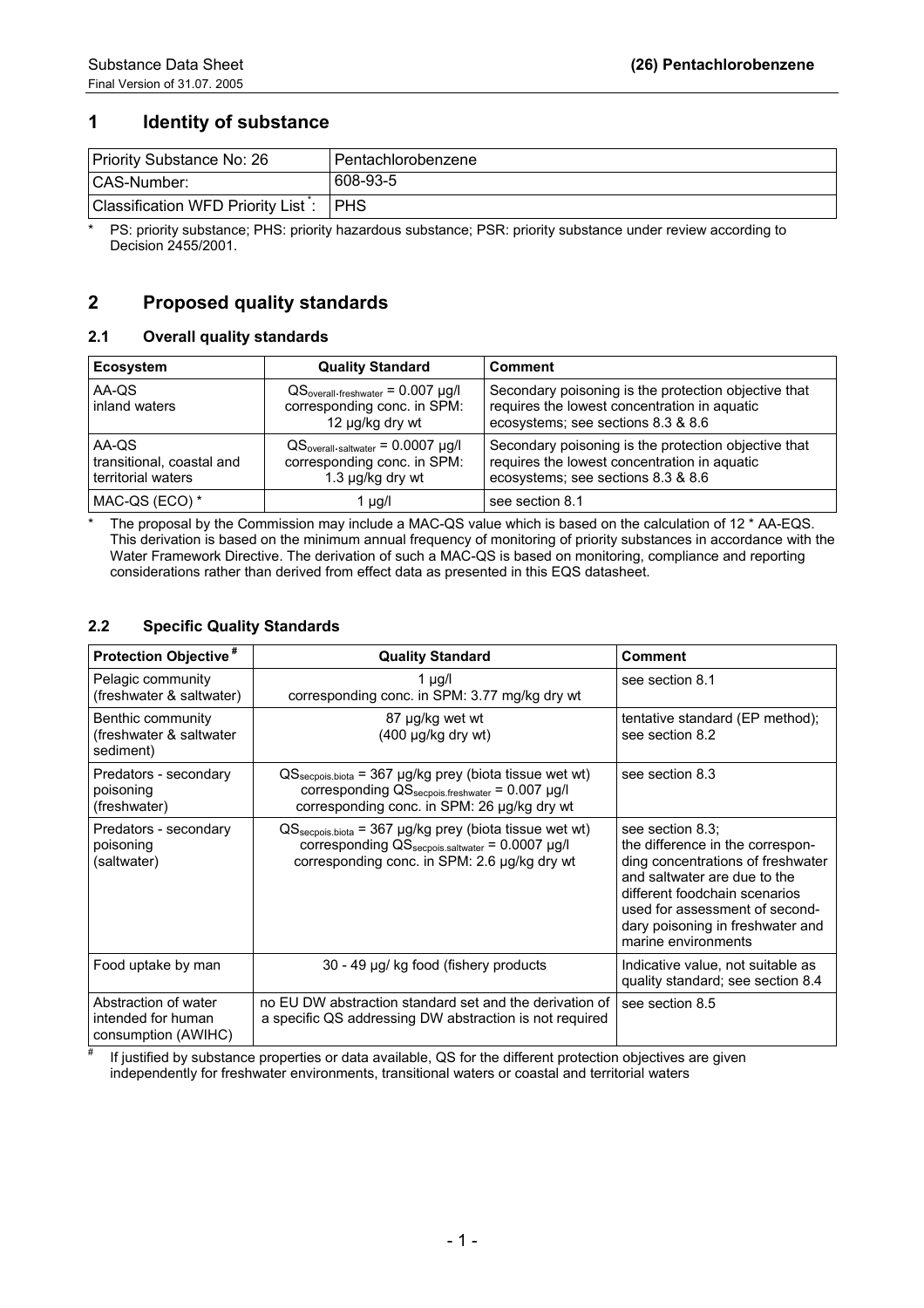# **3 Classification**

| <b>R-Phrases and Labelling</b>                                              | Reference |
|-----------------------------------------------------------------------------|-----------|
| Xn; R22<br>N: R50-53<br><b>F: R11</b><br>$\sim$<br>$\overline{\phantom{0}}$ | '141      |

# **4 Physical and chemical properties**

| <b>Property</b>       | Value                                                                     | Ref.          |
|-----------------------|---------------------------------------------------------------------------|---------------|
| Vapour pressure       | 4.84 Pa 20°C                                                              | $[1]$         |
|                       | $0.86$ Pa $25^{\circ}$ C                                                  | [1]           |
|                       | 2.2 Pa                                                                    | $[5]$ ; $[7]$ |
| Henry's law constant  |                                                                           |               |
| Solubility in water   | 0.83 mg/L $(25 °C)$<br>$0.24$ mg/L (22 $^{\circ}$ C)<br>1.33 mg/L (25 °C) | $[1]$ , $[5]$ |
| Dissociation constant |                                                                           |               |

# **5 Environmental fate and partitioning**

| <b>Property</b>                                                  | Value:                                                              | Ref.             |
|------------------------------------------------------------------|---------------------------------------------------------------------|------------------|
| Hydrolytic stability (DT <sub>50</sub> )                         | Presumably no significant removal process                           | [5]              |
| Photostability (DT <sub>50</sub> ) (aqueous, sunlight, state pH) |                                                                     |                  |
| Readily biodegradable (yes/no)                                   | Chlorobenzenes are stable under aerobic and<br>anaerobic conditions | $[1]$            |
| Degradation in Water/sediment                                    | Aerobic biodegradation presumably no significant<br>removal process | $\overline{[5]}$ |
| - $DT_{50}$ water                                                |                                                                     |                  |
| - DT <sub>50</sub> whole system                                  |                                                                     |                  |
| Mineralization                                                   |                                                                     |                  |
| Bound residue                                                    |                                                                     |                  |
| Distribution in water / sediment systems                         | Pentachlorobenzene adsorbs on suspended                             | $[1]$            |
| (active substance)                                               | particles and sediment                                              |                  |
| Residues relevant to the aquatic environment                     | anaerobic:                                                          | $[5]$ , $[1]$    |
|                                                                  | $DT_{50}$ (adapted sediment) 17 d                                   |                  |
|                                                                  | metabolites:                                                        |                  |
|                                                                  | 1,2,3,4-tetrachlorobenzene, 1,3,5-trichlorobenzene,                 |                  |
|                                                                  | 1,2,4-trichlorobenzene, 1,2,3-trichlorobenzene,                     |                  |
|                                                                  | 1,3-dichlorobenzene, 1,2-dichlorobenzene,                           |                  |
|                                                                  | monochlorobenzene                                                   |                  |
| Partition co-efficient (log Pow)                                 | 5.2                                                                 | $[1]$            |
|                                                                  | $5.03 - 5.18$                                                       | $[5]$            |
|                                                                  | 5.18                                                                | Ī7Ī              |
|                                                                  |                                                                     |                  |
| Koc                                                              | log Koc 3.5-5.1                                                     | $[1]$            |
|                                                                  | 58700 l/kg                                                          | [5]              |
|                                                                  | 40000 (suspended sediment of river water)                           | [5]              |
|                                                                  | 25120 - 125900 (sediment)                                           | [5]              |
| <b>BCF</b>                                                       |                                                                     |                  |
| Fish                                                             | 1100 - 6800 (general range, HSDB)                                   | $[1]$            |
| Poecilia reticulata (Guppy)                                      | 260000                                                              | $[1]$            |
| Golden Orfe                                                      | 3000                                                                | [5]              |
| Sunfish                                                          | 3400                                                                | $[5]$ , $[11]$   |
| Trout                                                            | $13000 - 20000$                                                     | $[5]$            |
| Carp                                                             | $1100 - 6800$                                                       | $[5]$            |
| Freshwater fish (whole body)                                     | 5300 (geometric mean exp. data, maximum 8100)                       | $[7]$            |
| Fish                                                             | 7300 (calculated)                                                   | $[7]$            |
| <b>Bivalves</b>                                                  | 2000 (calculated)                                                   | [7]              |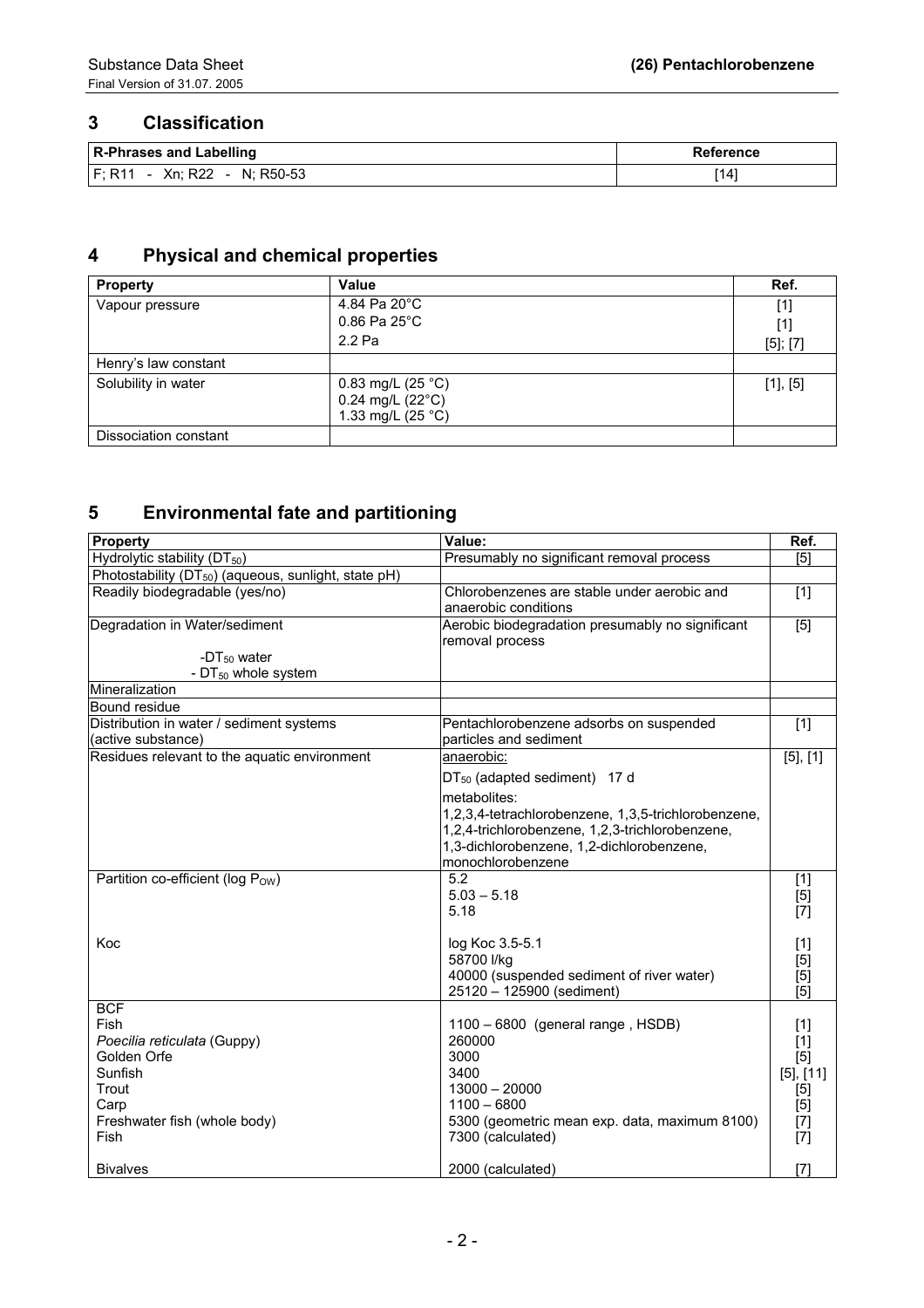# **6 Effect data (aquatic environment)**

| <b>Species</b>            | Taxon. Grp.   | <b>Duration</b> | <b>Effect</b>            | Endpoint    | Value | <b>Unit</b> |       | Master Ref. Reference in master ref. |
|---------------------------|---------------|-----------------|--------------------------|-------------|-------|-------------|-------|--------------------------------------|
| Freshwater                |               |                 |                          |             |       |             |       |                                      |
| Daphnia magna             | Crustacea     | 16d             | Reproduction             | <b>NOEC</b> | 10    | µg/l        | [5]   | Hermens et al. 1984                  |
| Daphnia magna             | Crustacea     | 16 d            | Reproduction             | <b>NOEC</b> | 16    | µg/l        | $[1]$ | Hesse et al 1991                     |
| Daphnia magna             | Crustacea     | 21d             | Reproduction / Mortality | <b>NOEC</b> | 21    | µg/l        | $[1]$ | Hesse et al. 1991                    |
| Danio rerio               | <b>Pisces</b> | 28 d            | Reproduction             | <b>NOEC</b> | 34    | µg/l        | $[1]$ | Van Leeuwen et al. 1990              |
| Selenastrum capricornutum | Algae         | 96 h            | Growth                   | <b>NOEC</b> | 100   | µg/l        | $[1]$ | EPA, 1978                            |
|                           |               |                 |                          |             |       |             |       |                                      |
| Oncorhynchus mykiss       | <b>Pisces</b> | 6 d             | <b>Behaviour</b>         | <b>EC50</b> | 100   | µg/l        | [5]   | Ahamd et al. 1984                    |
| Poecilia reticulata       | <b>Pisces</b> | 8 d             | Mortality                | <b>LC50</b> | 100   | µg/l        | $[1]$ | Van Hoogen & Opperhuizen 1988        |
| Chironomus thummi         | Insecta       | 48 h            | Mortality                | <b>LC50</b> | 230   | µg/l        | [5]   | Roghair et al. 1994                  |
| Daphnia magna             | Crustacea     | 48 h            | Mortality                | <b>LC50</b> | 300   | µg/l        | $[1]$ | Abernethy et al. 1986                |
| Ceriodaphnia dubia        | Crustacea     | 7 d             | Reproduction             | <b>IC50</b> | 520   | µg/l        | [5]   | Oris et al. 1991                     |
| Selenastrum capricornutum | Algae         | 96 h            | Growth                   | <b>EC50</b> | 6630  | µg/l        | $[1]$ | EPA, 1978                            |
| <b>Saltwater</b>          |               |                 |                          |             |       |             |       |                                      |
| Cyprinodon variegatus     | <b>Pisces</b> | 28 d            | Growth                   | <b>NOEC</b> | 18    | µg/l        | [5]   | Hansen et al. 1991                   |
|                           |               |                 |                          |             |       |             |       |                                      |
| Mysidopsis bahia          | Crustacea     | 96 h            | Mortality                | <b>LC50</b> | 160   | µg/l        | [5]   | <b>US-EPA 1978</b>                   |
| Skeletonema costatum      | Algae         | 96 h            | Physiology               | <b>EC50</b> | 2230  | µg/l        | [5]   | <b>US-EPA 1978</b>                   |
| Crassostrea gigas         | Mollusca      | 48 h            | Larval development       | <b>EC50</b> | >49   | µg/l        | [8]   |                                      |
|                           |               |                 |                          | <b>EC10</b> | $>49$ |             |       |                                      |
|                           |               |                 |                          | <b>NOEC</b> | $>49$ |             |       |                                      |
| Psammechinus miliaris     | Echinodermata | 48 h            | Larval development       | <b>EC50</b> | $>19$ | µg/l        | [8]   |                                      |
|                           |               |                 |                          | <b>EC10</b> | $>19$ |             |       |                                      |
|                           |               |                 |                          | <b>NOEC</b> | >19   |             |       |                                      |

**Table 6.1:** Overview on Pentachlorobenzene aquatic toxicity data for most sensitive species from different sources (master reference)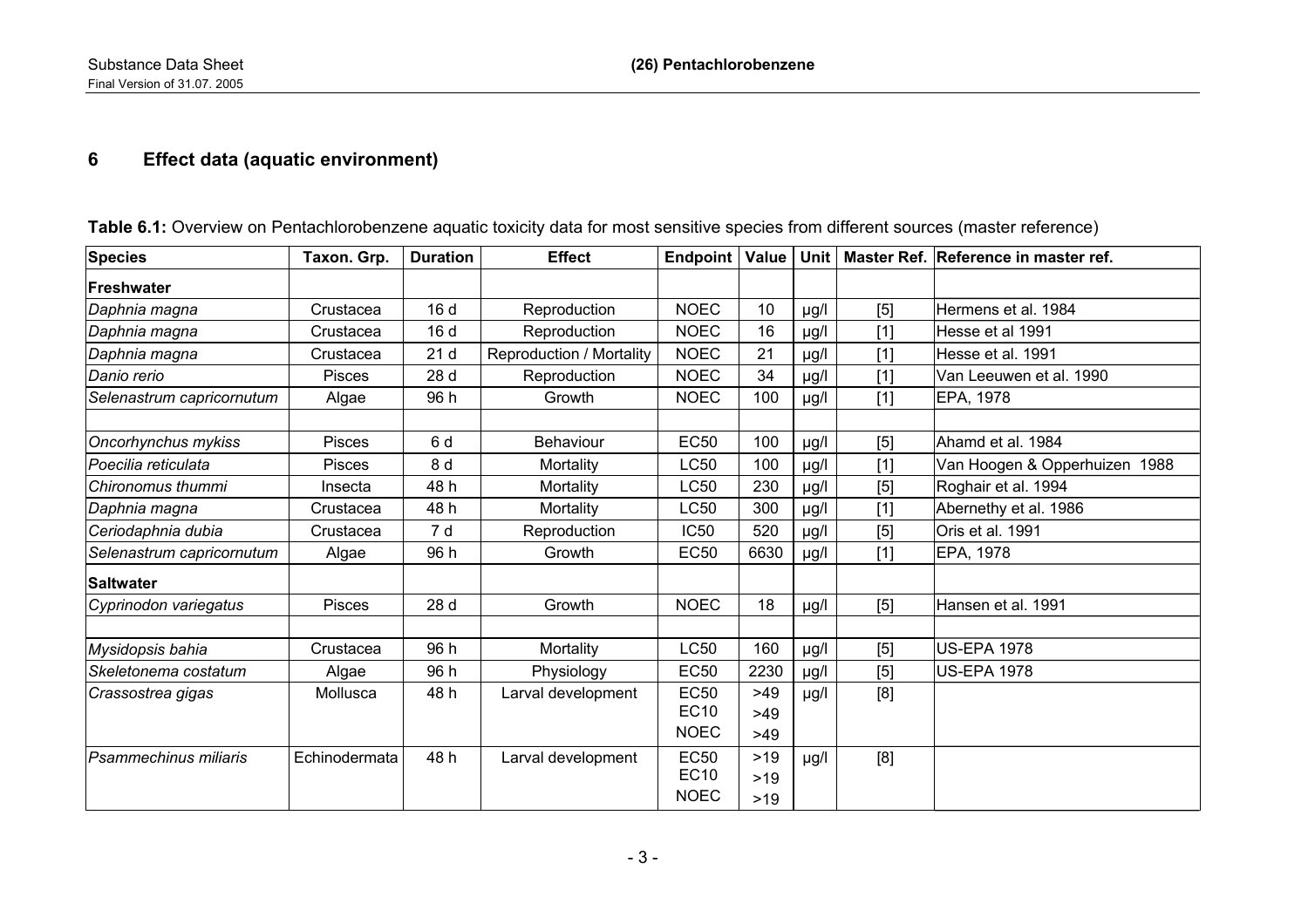Table 6.2: Mammal oral toxicity data relevant for the assessment of non compartment specific effects relevant for the food chain (secondary poisoning). Data collated from Health Canada [11] and EPA-IRIS<sup>[9]</sup> documents

| <b>Species</b>              | Dura<br>tion | <b>Dosage</b>                                                                   | <b>Endpoint</b>                                                                 | <b>Effect observed</b>                                                                                                                  | Refer-<br>ence:    |
|-----------------------------|--------------|---------------------------------------------------------------------------------|---------------------------------------------------------------------------------|-----------------------------------------------------------------------------------------------------------------------------------------|--------------------|
| Mouse<br>Mus musculus       | 90 d         | 0, 33, 100, 330,<br>1000 or 2000 ppm                                            | LOEC: 33 mg/kg food<br>$\approx$ 5.2 mg/kg bw/d                                 | functional effects on the<br>tyroid                                                                                                     | NTP<br>1991        |
| Rat<br>Rattus<br>norvegicus | 90 d         | 0, 33, 100, 330,<br>1000 or 2000 ppm                                            | NOEC: 33 mg/kg food<br>$\approx$ 5.2 mg/kg bw/d                                 | increased liver and kidney<br>weights, hepatocellular<br>hypertrophy, renal<br>histopatological defects                                 | <b>NTP</b><br>1991 |
| Rat<br>Rattus<br>norvegicus | 180 d        | male rats 0, 125 or<br>1000 ppm; female<br>rats 0, 125, 250,<br>500 or 1000 ppm | NOEC: 125 mg/kg food<br>$\approx$ 8.3 mg/kg bw/d<br>(LOAEC: 250 mg/kg)<br>food) | increased liver to body<br>weight ratios in dams and<br>pups; tremors in succling<br>pups of dams fed with the<br>substance             | Linder<br>1980     |
| Rat<br>Rattus<br>norvegicus | 180 d        | male rats 0, 125 or<br>1000 ppm; female<br>rats 0, 125, 250,<br>500 or 1000 ppm | LOAEC: 125 mg/kg food<br>$\approx$ 8.3 mg/kg bw/d                               | significantly increased<br>kidney weight, decrased<br>heart weight and an<br>increase in hyaline droplets<br>in proximal kidney tubules | Linder<br>1980     |

#### **Table 6.3: Summary on endocrine disrupting potential**

| <b>⊧Comment</b>                                                                | Reference |
|--------------------------------------------------------------------------------|-----------|
| There is insufficient data on pentachlorobenzene available (in the BKH-report) |           |

# **7 Effect data (human health)**

Upon evaluation of the pentachlorobenzene data-sheet, the CSTEE recommended to re-consider the NOEC used and the assessment factor applied in order to derive a human health based QS referring to the ingestion of fishery products. This recommendation was followed and toxicological data better suitable as basis for the derivation of a quality standard were searched for.

• The U.S.-EPA has calculated an Oral Reference Dose (RfD) of 0.8 µg per kg body weight per day for non-cancerogenic effects of pentachlorobenzene<sup>[9]</sup>. The RfD is an estimate (with uncertainty spanning perhaps one order of magnitude) of a daily exposure to the human population (including sensitive subgroups) that is likely to be without an appreciable risk of deleterious effects during a lifetime. It hence is comparable with a tolerable daily intake (TDI).

The RfD of 0.8 µg /kg bw /d is based on a LOAEL of 8.3 mg/kg bw/d obtained in acute and subchronic oral bioassays with rats (including weanlings)  $[10]$  and an uncertainty factor of 10,000. A statistically significant increase in kidney weights, a decreased heart weight, and an increase in hyaline droplets in proximal kidney tubules was noted in rats receiving 8.3 mg/kg/day. Female rats receiving the next highest dose, 18 mg/kg/day, and their offspring showed increased liver/body weight ratios. Suckling pups of dams receiving 18 mg/kg/day and higher doses of pentachlorobenzene developed tremors. The composite uncertainty factor of 10000 represents 10 each for the expected interspecies and interhuman variability to the toxicity of this compound in lieu of specific data, 10 to extrapolate a subchronic effect level to its chronic counterpart, and 10 to drop the LOAEL into the expected range of a NOAEL.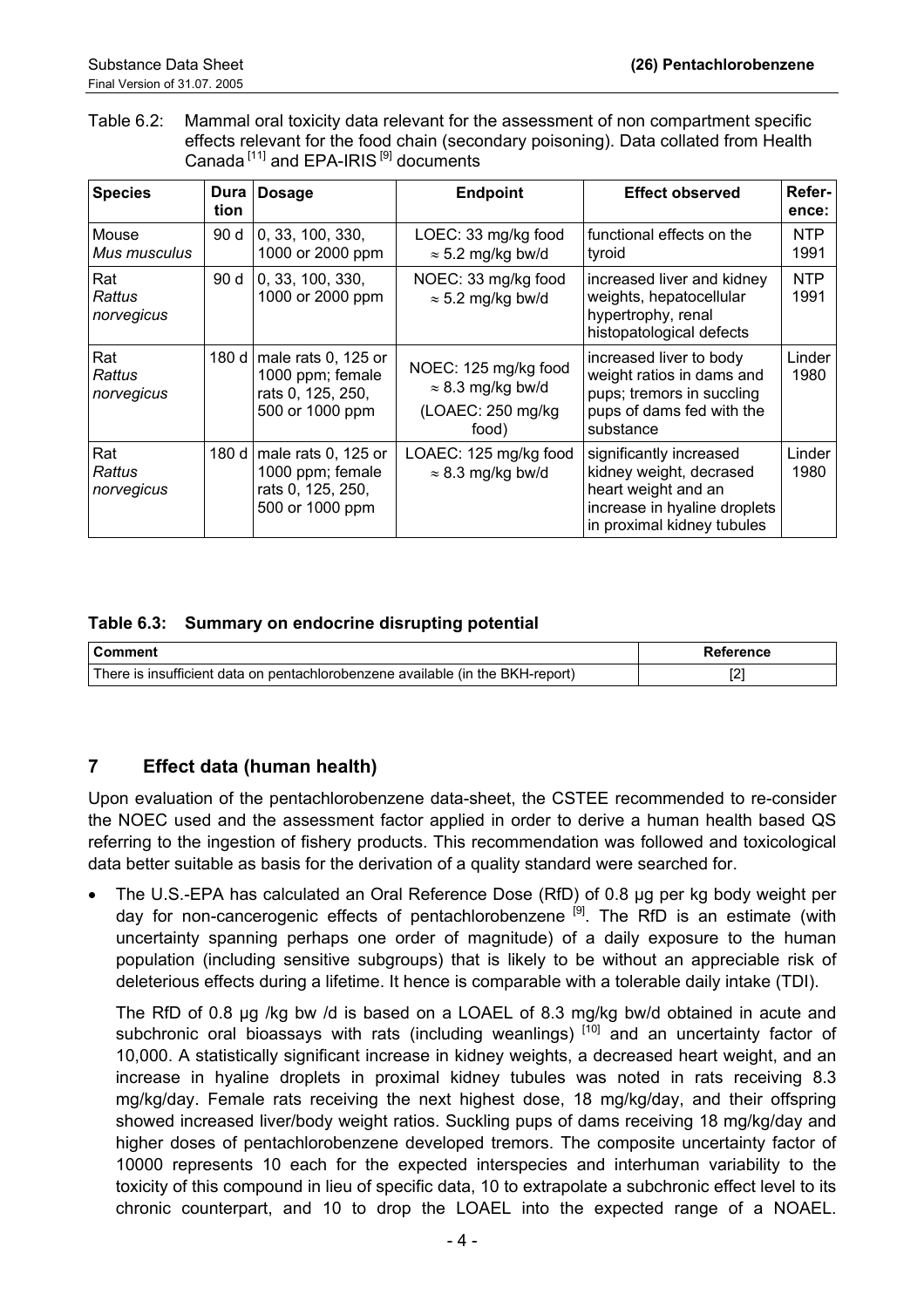Confidence in the RfD can be considered low to medium. The study rates a medium confidence because several effects were monitored, and both adult animals and neonates were tested. The study does not rate higher than medium because a NOAEL was not established and only a moderate number of animals was used. The database rates a low confidence because few data exist to support this analysis.

• Health Canada has derived a TDI for pentachlorobenzene on the basis of sub-chronic investigations, which were the longest-term studies available  $[11]$ . Pentachlorobenzene was administered in the diet to rats (Linder *et al.,* 1980<sup>[10]</sup>) and to rats and mice (NTP, 1991<sup>[12]</sup>), the lowest dietary concentration (and associated dose on a body weight basis) at which compound-related effects were observed was that to which male mice were exposed (33 ppm [mg/kg] in the diet; 5.2 mg/kg bw/day) in the NTP bioassay (NTP, 1991). At this concentration, there was minimal to moderate centrilobular hepatocellular hypertrophy and occasional necrosis of hypertrophied hepatocytes(considered to be secondary to the hypertrophy) [NTP, 1991]. On the basis of this LOEL, a tolerable daily intake of 0.5 µg/kg bw/d is conservatively (owing to the paucity of available data) derived with an uncertainty factor of 10000 (x 10 for intraspecies variation; x 10 for interspecies variation; x 10 for less than chronic study; x 10 for lack of data on carcinogenicity and chronic toxicity; additional factor of 10 for LOEL rather than NOAEL not incorporated since observed effects at the LOEL were minimal).

# **8 Calculation of quality standards**

#### **8.1 Quality standards for water**

#### *Freshwater*

Aquatic toxicity data collated from different sources are summarized in table 6.1.

Fish and crustaceans appear to be more sensitive to pentachlorobenzene than algae. The lowest chronic endpoint is the 16 d NOEC of 10 µg/l for the freshwater crustacean *Daphnia magna*. As long-term NOEC data across the three trophic levels (fish, daphnia and algae) are available and the species most sensitive in the acute toxicity tests belongs to the mentioned groups the appropriate assessment factor according to the  $TGD^{[3]}$  is 10.

#### **QSfreshwater = 10 µg/l / AF (10) = 1 µg Pentachlorobenzene /l**

Koc values between 3160 -125900 have been reported for pentachlorobenzene (see section 5 of this data sheet). Hence, the log  $Kp_{susp}^1$  $Kp_{susp}^1$  is 3.5 – 5.1 and the trigger criterion to calculate the corresponding concentration to the  $\text{QS}_{\text{freshwater}}$  in SPM is met (see section 4.2 of the Manual  $^{[4]}$ ). It is proposed to use a Kp<sub>susp</sub> of 4000 l/kg<sup>[2](#page-6-1)</sup> for the calculation, based on a measured Koc of 40000 l/kg in suspended sediment of river water  $^{[5]}$ . The  $\mathrm{QS}_{\mathrm{SPM, free}$ hwat is derived as follows:

$$
QS_{\text{freshwate}} \text{[1 µg/l]}
$$
\n
$$
QS_{\text{SPM.freshwat}} = \frac{QS_{\text{freshwate}} \text{[1 µg/l]}}{CS_{\text{SPM}} \text{[15 mg/l]} * 10^{-6} \text{[kg/mg]} + Kp^{-1} \text{[(4000 l/kg)}^{-1}]}
$$

<span id="page-6-0"></span> $\overline{\phantom{a}}$ 1  $Kp_{\text{susp}}$  is the partition coefficient solid-water in suspended matter = Koc \* foc (with foc 0.1; see TGD section 2.3.5.3<sup>[3]</sup>).<br>For the calculation of the Kp<sub>susp</sub> (Koc \* 0.1) it is suggested to use the Koc for SPM in r

<span id="page-6-1"></span> $\mathsf{in}$  [5].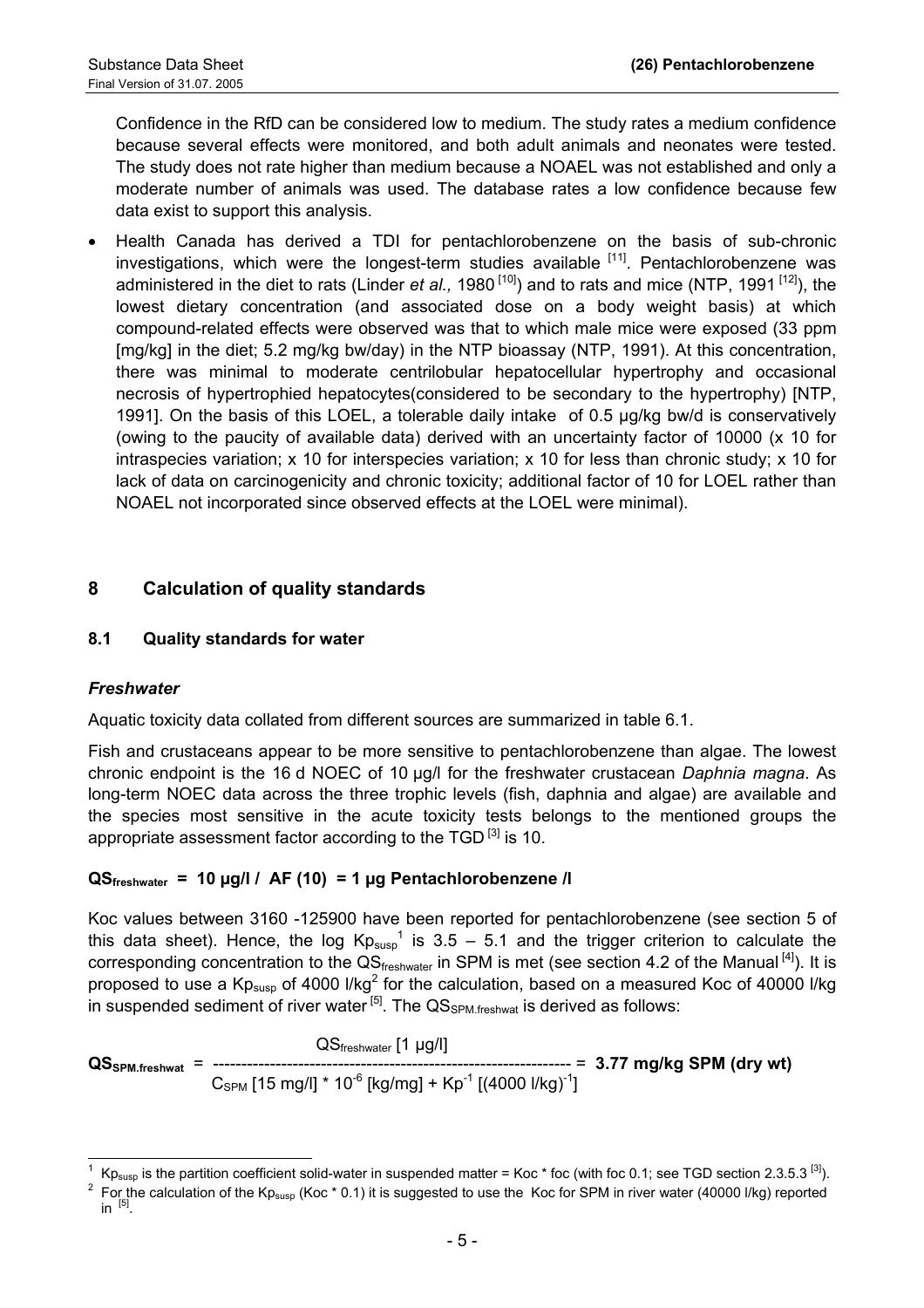# *Transitional, coastal and territorial waters*

5 toxicity tests with one species each of marine fish, crustaceans, algae, molluscs and echinoderms are available beside the freshwater data (see table 6.1). Apparently, the sensitivity of marine species is comparable with the sensitivity of freshwater species of the same taxonomic group. Therefore, it is suggested to use the pooled data of freshwater and saltwater organisms for the derivation of the  $QS_{salwater}$ . Taking into account the recommendations for marine risk assessment of the TGD<sup>[3]</sup> it appears appropriate to use 10 as assessment factor for the derivation of the saltwater QS (there are 2 toxicity tests with marine species other than fish, crustaceans and algae available).

#### **QSsaltwater = 10 µg/l / AF (10) = 1 µg Pentachlorobenezene /l**

As the log  $Kp_{susp}$  is >3 (see footnote 2), the QS for water is additionally given as concentration in SPM. For the TGD standard water, the concentration corresponding to the  $QS_{\text{salwater}}$  is 1/10 of that calculated for freshwater (0.377 mg/kg SPM dry wt). However, the SPM concentration in marine waters is significantly lower than in freshwater (discussed in the context of the marine risk assessment: approx. 3 mg/l as standard concentration). Therefore, the quality standard is, as an example, also calculated for a SPM concentration of 3 mg/l:

 $\text{QS}_{\text{freshwater}}$  [1  $\mu$ g/l] **QSSPM.saltwat** = -------------------------------------------------------------- = **3.95 mg/kg SPM (dry wt)**  $\rm C_{SPM}$  [3 mg/l] \* 10<sup>-6</sup> [kg/mg] + Kp<sup>-1</sup> [(4000 l/kg)<sup>-1</sup>]

### *Quality standard accounting for transient concentration peaks (MAC-QS)*

Acute toxicity data are available for fish, crustaceans, algae and insects (see table 6.1). The lowest acute toxicity values available are two LC50 or EC50 values for fish of 100 µg/l each.

It is suggested to derive the MAC-QS on the basis of these values and the guidance given in the TGD on the effects assessment for intermittent releases (section 3.3.2 of part II of <sup>[3]</sup>).

As information is only available for the 3 trophic levels fish, invertebrates and algae, it is suggested to use 100 as assessment factor to derive the quality standard for transient concentration peaks.

#### **MAC-QS = 100 µg/l / AF (100) = 1 µg Pentachlorobenzene /l**

#### **8.2 Quality standard for sediment**

The log  $Kp_{\text{susp}}$  of pentachlorobenzene is >3 (see footnotes 1 & 2) and therefore the trigger criterion to calculate a sediment quality standard is met.

No toxicity data are available for sediment dwelling organisms. According to the TGD<sup>[3]</sup>, the PNEC<sub>sediment</sub> ( $\approx$  QS<sub>sediment</sub>) may be calculated using the equilibrium partitioning method in the absence of ecotoxicological data for sediment-dwelling organisms.

The equilibrium partitioning approach only considers uptake via the water phase. However, uptake may also occur via other exposure pathways like ingestion of sediment and direct contact with sediment. There is evidence from studies in soil that the proportion of the total dose remains low for chemicals with a log Kow up to 5. For compounds with a log Kow greater than 5 the equilibrium method is used in a modified way. It is recommended in the TGD to increase the  $PEC_{sed}/PNEC_{sed}$ ratio by a factor of 10 for the risk assessment. However division of the PNEC<sub>water</sub> by a factor of 10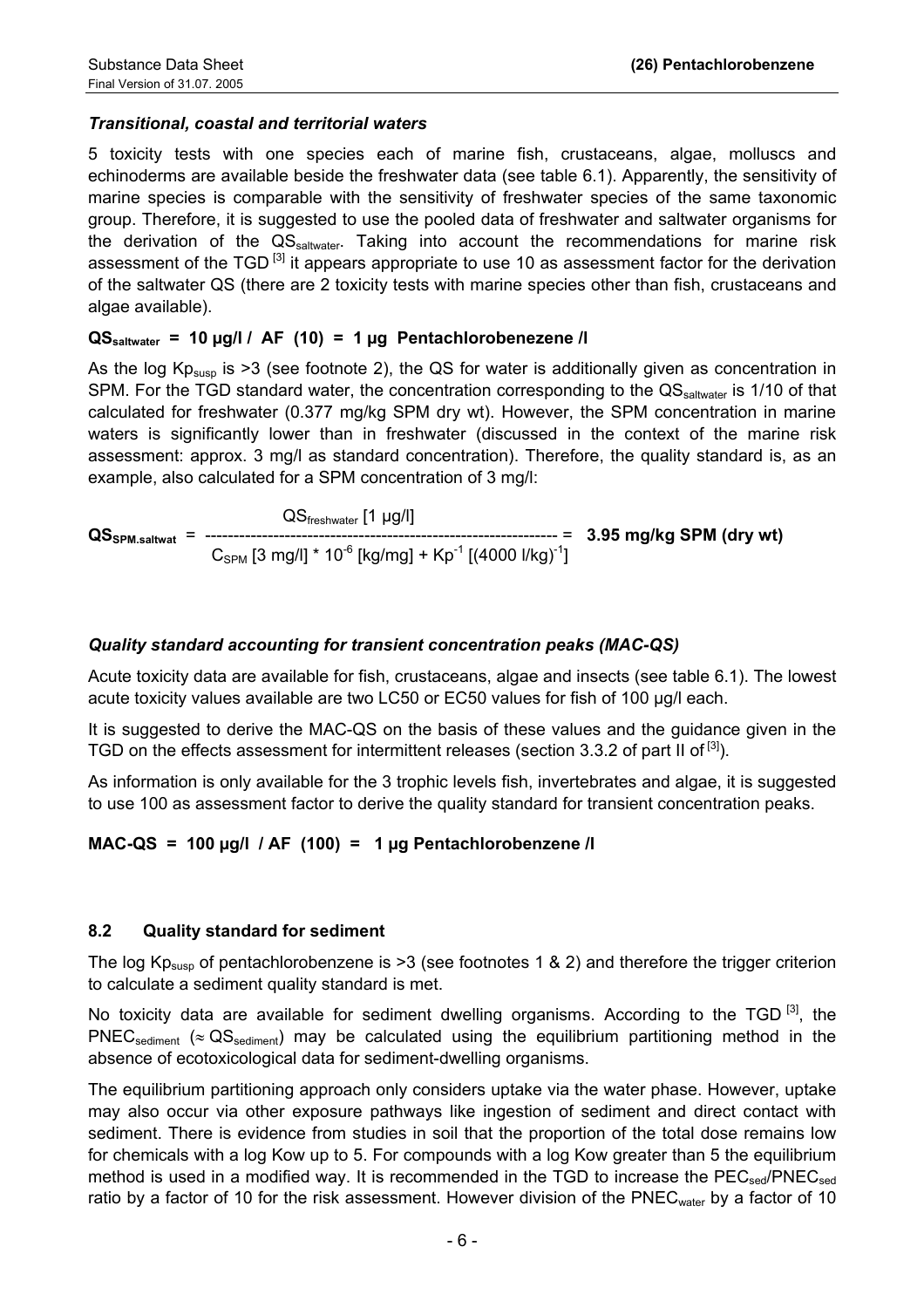will result in the same ratio. Thus, it can be inferred that division of the QS<sub>water</sub> by a factor of 10 will result in a tentative QS<sub>sediment</sub> that accounts for possible uptake via the mentioned additional routes of exposure.

As the log Kow of pentachlorobenzene is  $5.03 - 5.2$  (range given in section 5 of this data sheet) exposure routes other than direct uptake via the water phase should be considered and the QS<sub>sediment</sub> is calculated as follows:

 $\mathsf{Kp}_{\mathsf{SPM-water}}$  [1000 m $^3$ /m $^3$ ] QSsed.wet\_weight [mg.kg-1] = ----------------------------------------- \* 1,000 \* QSwater [mg/l] \*10-1  $bulk$  density<sub>SPM.wet</sub> [1,150 kg/m<sup>3</sup>] with:  $K_{\text{SPM-water}}$  =  $f_{\text{solid}}$  (0.1) \*  $\text{Kp}_{\text{susp}}$  (4000 l/kg) / 1000 \* RHO $_{\text{solid}}$  (2500 kg/m $^3$ ) = 1000 m $^3$ /m $^3$  (sect 2.3.5 of  $^{[3]}$ ) bulk density<sub>SPM.wet</sub> = 1150 kg/m<sup>3</sup> 1000 = conversion factor  $m^3/kg$  to I/kg  $10^{-1}$  = factor to account for possible additional uptake routes for substances with log Kow >5  $\text{QS}_{\text{freshwater}}$  &  $\text{QS}_{\text{saltwater}}$  = 0.001 mg/l

The TGD defines wet SPM as 90% vol/vol water (density 1 kg/l) and 10% vol/vol solids (density 2.5 kg/l), thus giving a wet density of  $(0.9 \times 1) + (0.1 \times 2.5) = 1.15$  kg/l. The dry weight of solids is therefore 0.25 kg (per litre wet SPM) and thus the wet:dry ratio is  $1.15/0.25 = 4.6$ .

This results in the following quality standards for sediment (wet and dry weight):

QS<sub>sediment</sub> 87 µg/kg (wet wt) 400 µg/kg (dry wt)

The values derived by the EP-method should only be considered as tentative standards. In order to refine the quality standards for the sediment compartment long term tests conducted with benthic organisms and NOECs as effect levels are required. For the time being no reliable  $QS_{\text{sediment}}$  can be derived.

#### **8.3 Secondary poisoning of top predators**

Pentachlorobenzene is bioaccumulating ( BCF >>100). Therefore, the trigger criterion to derive a quality standard referring to the protection of top predators from secondary poisoning is met (see table 1a of the Manual  $^{[4]}$ ).

The NOEC of 33 mg/kg food for sub-chronic (90d) oral toxicity in rats (see table 6.2) is the lowest value available. It refers to increases in organ weights, liver hypertrophy and renal defects. Especially the latter observations are considered to be of ecological relevance because they could cause early death in long-living top-predators and thus have an impact on reproduction of the population<sup>[3](#page-8-0)</sup>. From this NOEC<sub>food</sub> a PNEC<sub>oral</sub> is calculated according to the procedure described in section 4.3.2.5 of the Manual  $^{[4]}$  (based on section 3.8.3.5 of the TGD  $^{[3]}$ ). The PNEC<sub>oral</sub> is equivalent to the  $\mathsf{QS}_{\text{biota}\text{-}s\text{-}conis}$ .

 $PNEC<sub>oral</sub> = NOEC<sub>oral</sub> (33 (mg/kg food) / AF (90) = 0.367 mg/kg food$ 

AF: assessment factor for the extrapolation to PNEC, depending on duration of test (90 for a 90 day study with mammals)

<span id="page-8-0"></span> $\overline{3}$ <sup>3</sup> Upon evaluation of this data sheet the CSTEE recommended to reconsider the NOEC used as basis for the derivation of a PNEC referring to secondary poisoning because its ecological relevance was unclear. This recommendation has been followed and the formerly used NOAEL was discarded and replaced by the now used value.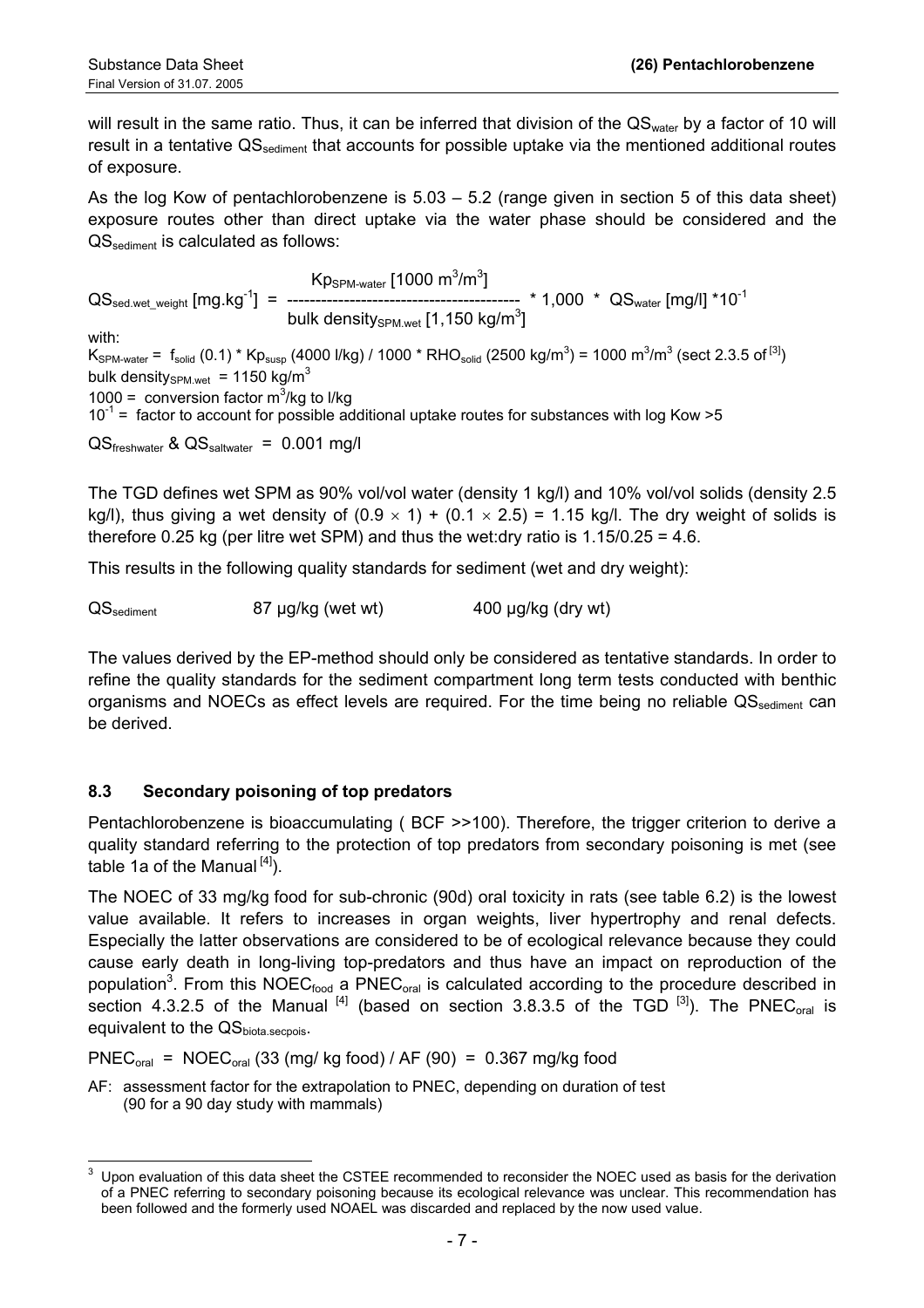Thus, the  $\text{QS}_{\text{biota} \text{.} \text{seconds}}$  is:

### **QSbiota.secpois = 367 µg Pentachlorobenzene / kg food (fish; wet weight)**

Pentachlorobenzene has been shown to be liable to bioconcentration (see section 5 of this data sheet). However, the available BCF data cover a very wide range and, hence, it is difficult to select one figure representing a realistic worst case. Therefore, 3 different BCFs (3000, 5300, 20000) are used in a scenario approach to calculate the concentration in water that corresponds to the QSbiota.secpois. No information is available on observations regarding biomagnification.

According to the provisions given in the TGD  $^{[3]}$  with regard to the assessment of secondary poisoning of top predators, biomagnification factors (BMF) should be taken into account for the calculation of the  $PEC_{\text{oral}}$  of top predators. Ideally the BMF should be based on measured data but if such data is not available the use of default values is recommended. These default values are defined in the TGD based on the Kow or the BCF of the substance (see section 4.3.2.5 of the Manual  $^{[4]}$  or sections 3.8.3 and 4.4.3 of the TGD  $^{[3]}$  for details). For a BCF >5000 the use of a default BMF of 10 is suggested for freshwater environments and for marine environments a BMF of 100 (10\*10) in order to take account of the more complex and longer trophic pathways in marine ecosystems. For substances with a BCF between 2000 and 5000 the respective default BMFs are 2 (freshwater) and 4 (marine, 2\*2).

Because of the large BCF range found for pentachlorobenzene and the uncertainty regarding possible biomagnification no firm figure for a "safe" water concentration with regard to protection from secondary poisoning can be calculated. However, some scenario calculations may highlight the potential of pentachlorobenzene for secondary poisoning (table 8.1).

The QS<sub>secpois.water</sub> is calculated as follows:

#### **QSsecpois.water = QSsecpois.biota (367 [µg pentachlorobenzene /kg prey]) / BCF \* BMF**

| Scenario                          | <b>BCF</b> | default BMFfreshwater  | default BMF <sub>marine</sub> | $\mathsf{QS}_{\mathsf{secpois}.{\mathsf{freshw}}}$<br>µg/l | $\mathbf{QS}_{\mathrm{seepois.saltw}}$<br>µg/l |
|-----------------------------------|------------|------------------------|-------------------------------|------------------------------------------------------------|------------------------------------------------|
| worst case                        | 20000      | 10                     | 100                           | 0.002                                                      | 0.0002                                         |
| lintermediate                     | 5300       | 10                     | 100                           | 0.007                                                      | 0.0007                                         |
| best case                         | 3000       | າ                      |                               | 0.061                                                      | 0.031                                          |
| best case<br>without default BMFs | 3000       | 1 (no biomagnifcation) | 1 (no biomagnification)       | 0.12                                                       | 0.12                                           |

| Table 8.1: Scenario calculations for "safe" water concentrations with respect to secondary |
|--------------------------------------------------------------------------------------------|
| poisoning                                                                                  |

From the figures calculated in table 8.1 it is evident that any scenario requires a considerably lower QS<sub>secpois water</sub> as the quality standard calculated for the protection of the freshwater and saltwater pelagic communities.

**The Expert Group on Quality Standards (Workshop 12-16 May 2003, Brussels) agreed on the use of the "intermediate" scenario in table 8.1 with the geometric mean of experimental data as BCF (=5300) and the default BMF values of 10 and 100 for freshwater and saltwater, respectively. Hence, the respective quality standards are:**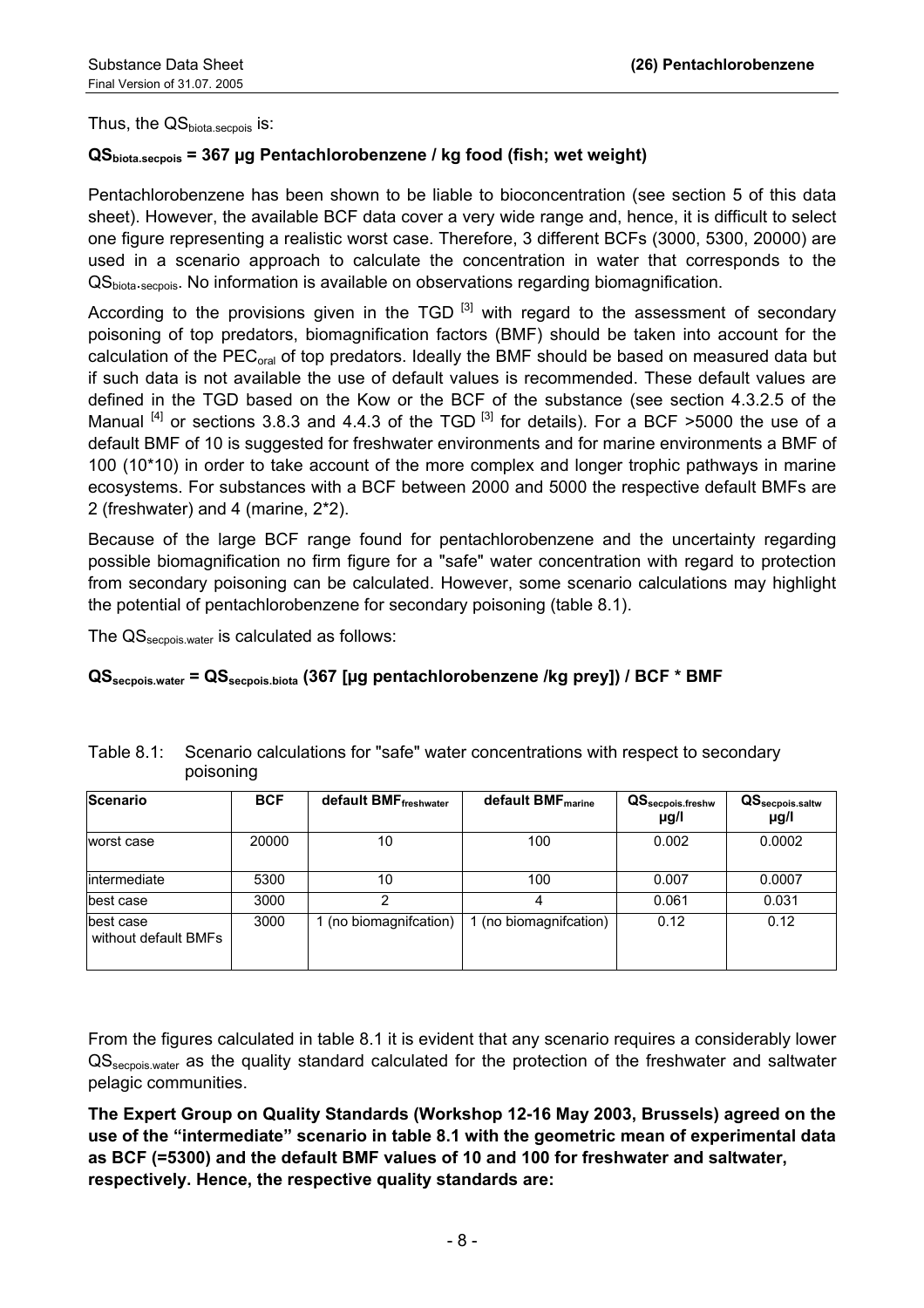# **QSsecpois.freshwater = 0.007 µg Pentachlorobenzene /l**

#### **QSsecpois.saltwater = 0.0007 µg Pentachlorobenzene /l**

As the trigger criteria to calculate the corresponding concentration to the QSsecpois water in SPM are met (see section 8.1) the  $QSS<sub>SPM, water</sub>$  are derived as follows:

 QSsecpois.freshwater [0.007 µg/l] **QSsecpois.freshw.SPM** = ---------------------------------------------------------------- = **26 µg/kg SPM (dry wt)**  $C_{SPM}$  [15 mg/l] \* 10<sup>-6</sup> [kg/mg] + Kp<sup>-1</sup> [(4000 l/kg)<sup>-1</sup>]

 $\text{QS}_{\text{secpois.freshwater}}$  [0.0007  $\mu$ g/l] **QSsecpois.freshw.SPM** = ---------------------------------------------------------------- = **2.6 µg/kg SPM (dry wt)**  $C_{SPM}$  [3 mg/l]  $*$  10<sup>-6</sup> [kg/mg] + Kp<sup>-1</sup> [(4000 l/kg)<sup>-1</sup>]

# **8.4 Quality standard referring to food uptake by humans**

Pentachlorobenzene is subject to bioaccumulation and it is classified as harmful if swallowed (R22). Therefore, the trigger criteria to derive a quality standard referring to protection of human health from adverse effects due to the ingestion of food from aquatic environments is met (see table 1b of the Manual  $^{[4]}$ ).

The TDI of 0.5 µg/kg bw /d and the Oral Reference Dose of 0.8 µg/kg bw /d derived by Health Canada and the U.S.-EPA, respectively, may be used as starting point for the QS derivation. However, both standards are derived on the basis of an extraordinarily high composite uncertainty factor of 10000. Therefore, any quality standard derived on the basis these values should be used with care.

In the Manual  $[4]$  (section 4.3.2.6) it is suggested that the relevant threshold level may not be exhausted for more than 10% by consumption of food originating from aquatic sources. For a person weighing 70 kg this results in an acceptable daily intake of 3.5 - 5.6 µg pentachlorobenzene per day.

The average fish consumption of an EU citizen is 115 g d-1 (TGD<sup>[3]</sup>). Thus, 115 g edible fishery products must not contain more than 3.5 - 5.6 µg pentachlorobenzene.

3.5 - 5.6 µg PentaClbenzene

**QShh.food** = -------------------------------------- \* 1000 g = **30.4** - **48.7 µg PentaClbenzene / kg food** 115g fishery products

Transformation of the derived <sub>QShh.food</sub> to the corresponding concentration in water, using the approach described for secondary poisoning in section 8.3, would result in a 7-12 times lower QS proposal than derived for the secondary poisoning scenario.

However, as the assessment factors used by US-EPA and Health Canada to derive the oral Reference Dose (RfD) or the Tolerable Daily Intake (TDI) sum already up to a factor of 10,000<sup>[9, 11]</sup> it appears not meaningful to transform the concentration in fishery products based  $QS<sub>hh food</sub>$  already associated with so much uncertainty to a water-based concentration, adding further bioaccumulation related uncertainty to the calculation. Overall, because of the huge uncertainty associated with the calculation, neither the derived QS<sub>hh.food</sub> nor the corresponding QS<sub>hh.water</sub> should be imposed as quality standards. They can be considered as indicative values only.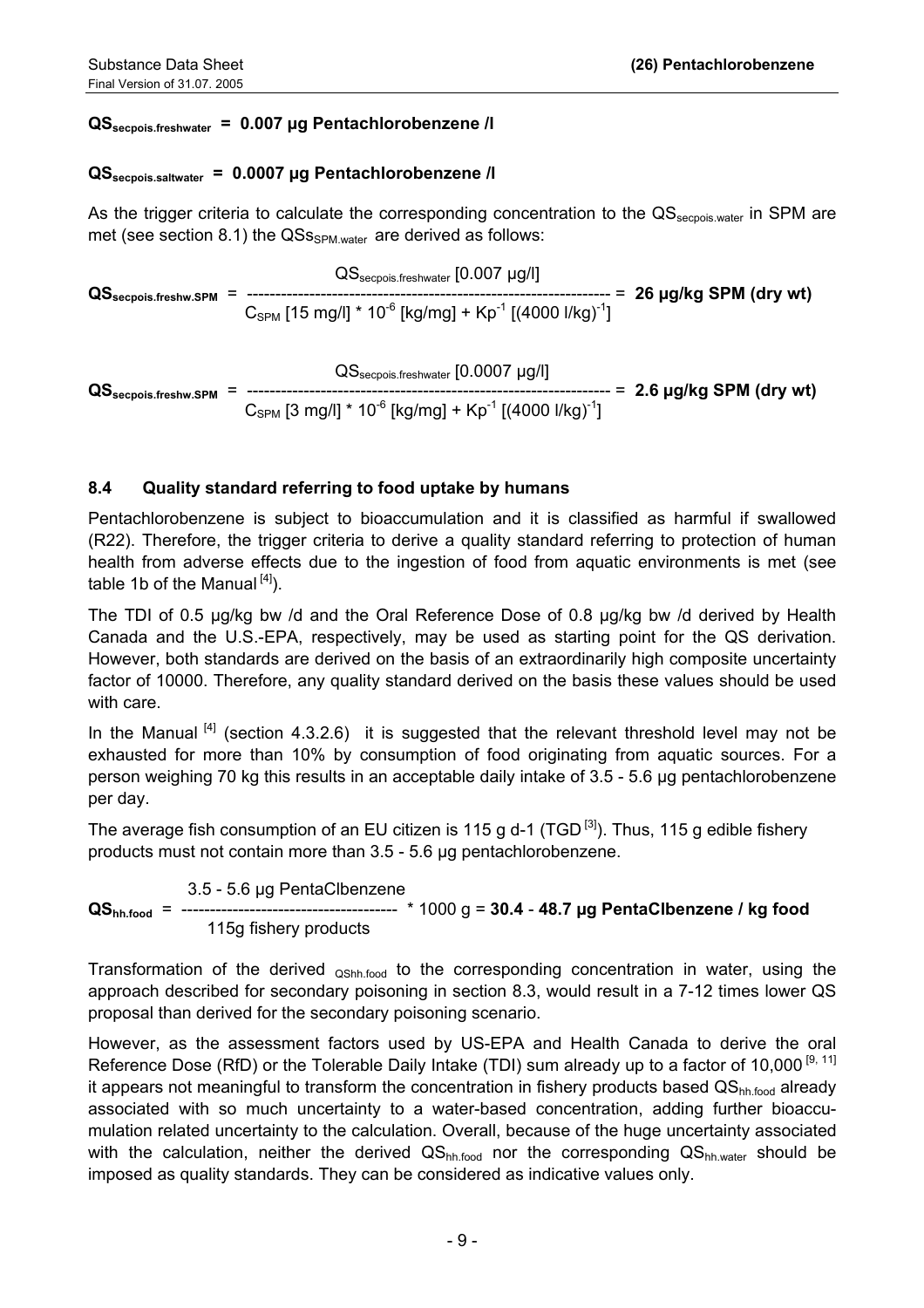# **8.5 Quality standard for drinking water abstraction**

No "A1 value" for pentachlorobenzene is set in Council Directive 75/440/EEC and also no drinking water limit value has been fixed in Council Directive 98/83/EC. However, Health Canada has derived a TDI of 0.5 µg/kg bw/d and the US-EPA an Oral Reference Dose (RfD) of 0.8 µg/kg bw/d (see section 7). It is suggested to use these values as starting point for the derivation of a tentative QS.

The provisional quality standard for drinking water is calculated with the provision that uptake by drinking water should in any case not exceed 10% of the threshold level for human health  $^{[3]}$ .

| $\mathsf{QS}_{\mathsf{DW}.\mathsf{provisional}}$ | $0.1*TL_{HH}*BW$<br>$= 1.8 - 2.8$ µg Pentachlorobenzene /l<br>Uptake $_{\text{DW}}$ |
|--------------------------------------------------|-------------------------------------------------------------------------------------|
| with:                                            |                                                                                     |
| $\mathsf{QS}_{\mathsf{DW}.\mathsf{provisional}}$ | provisional quality standard for drinking water (mg/l)                              |
| $TL_{HH}$                                        | threshold level for human health (TDI or RfD = $0.05 - 0.08$ µg/kg bw/d)            |
| <b>BW</b>                                        | body weight (70 kg)                                                                 |
| Uptake $_{DW}$                                   | uptake drinking water (2 I per day)                                                 |

The provisional drinking water quality standard is by far higher than the standards required to protect the pelagic freshwater community or predators and humans from secondary poisoning. It is therefore not necessary to set a specific quality standard referring to abstraction of water intended for human consumption (AWIHC) as objective of protection.

#### **8.6 Overall quality standard**

Protection of predators from secondary poisoning is the objective that requires the lowest quality standard. Hence, the quality standards addressing secondary poisoning of predators derived in section 8.3 are suggested as overall annual average quality standards.